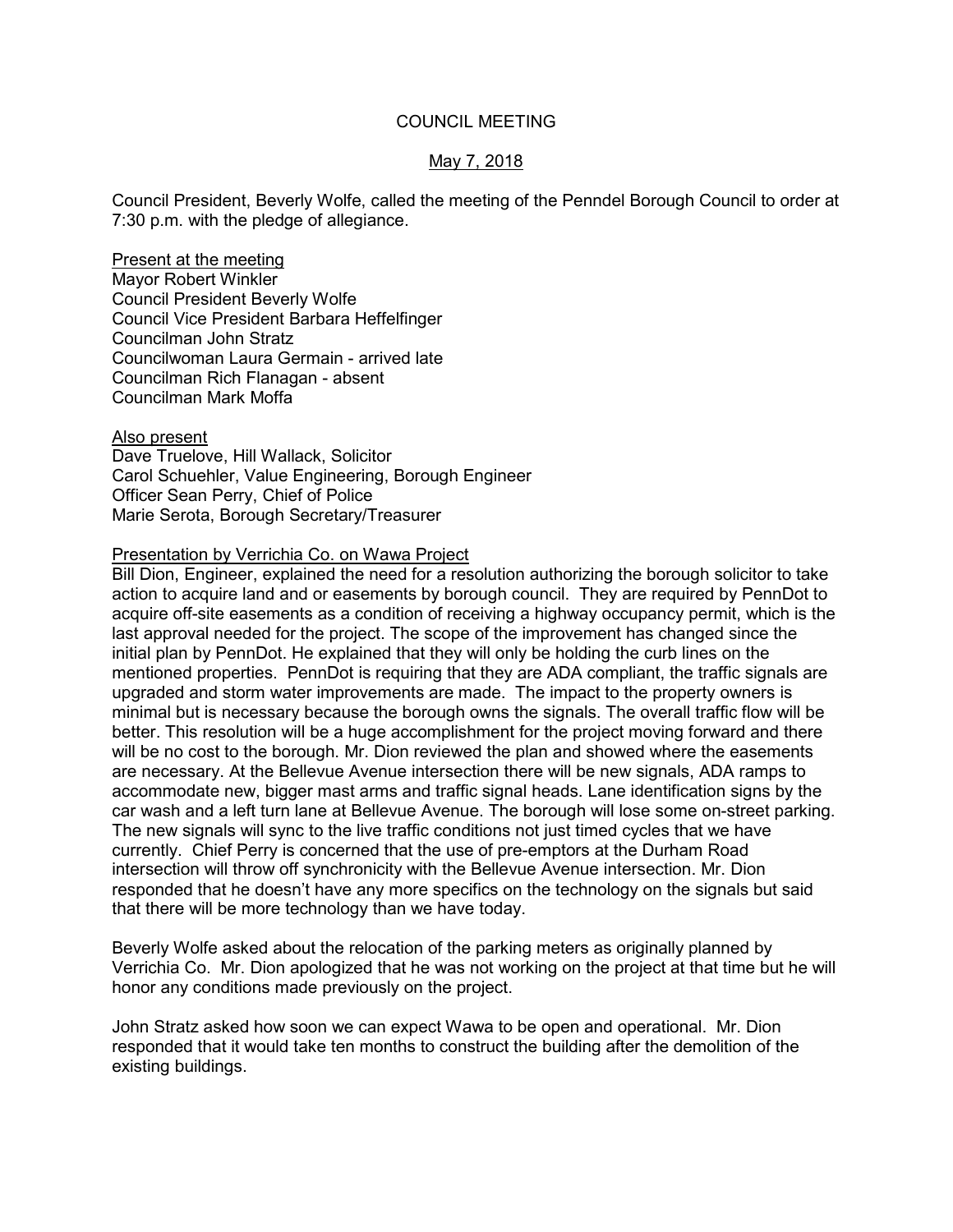# Questions from the Public

Kathleen McDonnell, 28 W. Lincoln Hwy., asked if the resolution includes condemnation of the current buildings. Mr. Dion responded that it is not a condemnation but can lead to that. The resolution gives the solicitor the authority and direction to acquire them. There would be further legal actions to acquire or condemn the properties. He has been working with eight property owners for a year and is at different levels of agreement with each of them. For the acquisition process, each property will need to be appraised and all will be handled the same. Dave Truelove explained that after the resolution is passed they will be working with Verrichia Co. to move forward.

Francis McDonnell, 28 W. Lincoln Hwy., asked if this makes the sales agreements null and void. Dave Truelove responded that it does not. The agreements are still between the two parties. The borough is not involved with the purchase of the properties at all. It just gives them the ability to acquire easements for the signals to be installed. Mr. Dion explained that the traffic signals are owned by the municipalities and the easements are necessary because the land will be given to the borough. There are temporary construction easements to allow the work to be done on their properties. After construction is completed, nothing will be on their property.

Mr. McDonnell asked how long the process will take. Dave Truelove said the process can take between three to four months.

Mike Smith, 127 DeHaven Avenue, asked since we will be losing parking meters, will they compensate the borough for the lost revenue and who will pay for repairs on upgraded technology on the new signals. Bill Dion explained that the money is sacrificed for the movement of traffic and the borough will have to pay for the upgrades. The new technology should result in less maintenance costs for the borough. There will be a million dollars in road improvements. Mr. Smith suggested that Wawa pay for repairs for a certain amount of years to make up for the loss. Such an agreement would have to have been done before approval for the land application. Dave Truelove said that they have a good relationship with Wawa and this can be discussed but he cannot guarantee that it will be done.

Steve Lowe, 409 Cynthia Avenue, asked if there will be turn lanes at the Bellevue Avenue intersection for both directions on Lincoln Hwy. The response was yes, there will be turn lanes at intersections at Bellevue and Durham Road. Mr. Lowe then asked if the plan is the same for the project as originally presented. Mr. Dion said that it is the same plan with two pad sites.

Former council member Karen Flowers, 500 Hulmeville Avenue, said that there is an allowance for the lost parking meter funds in the land development approval.

Tom Sodano, 126 W. Woodland Avenue, said that PennDot did a study that showed the LED lights operating costs for electricity is considerably less and more efficient than the current signals are.

Sam Simon, Sr, 126 Holly Avenue, suggests that Wawa take from their properties not the property owners in the borough for the turn lanes. Mr. Dion explained that even if they could take from their property it would have to continue a block each way for the transition. PennDot does not like the hour glass effect and if they could accomplish that, it would have to continue for at least a mile. Mr. Simon also commented that he does not like the dumpster placed at the corner of Lincoln Avenue and Lincoln Hwy.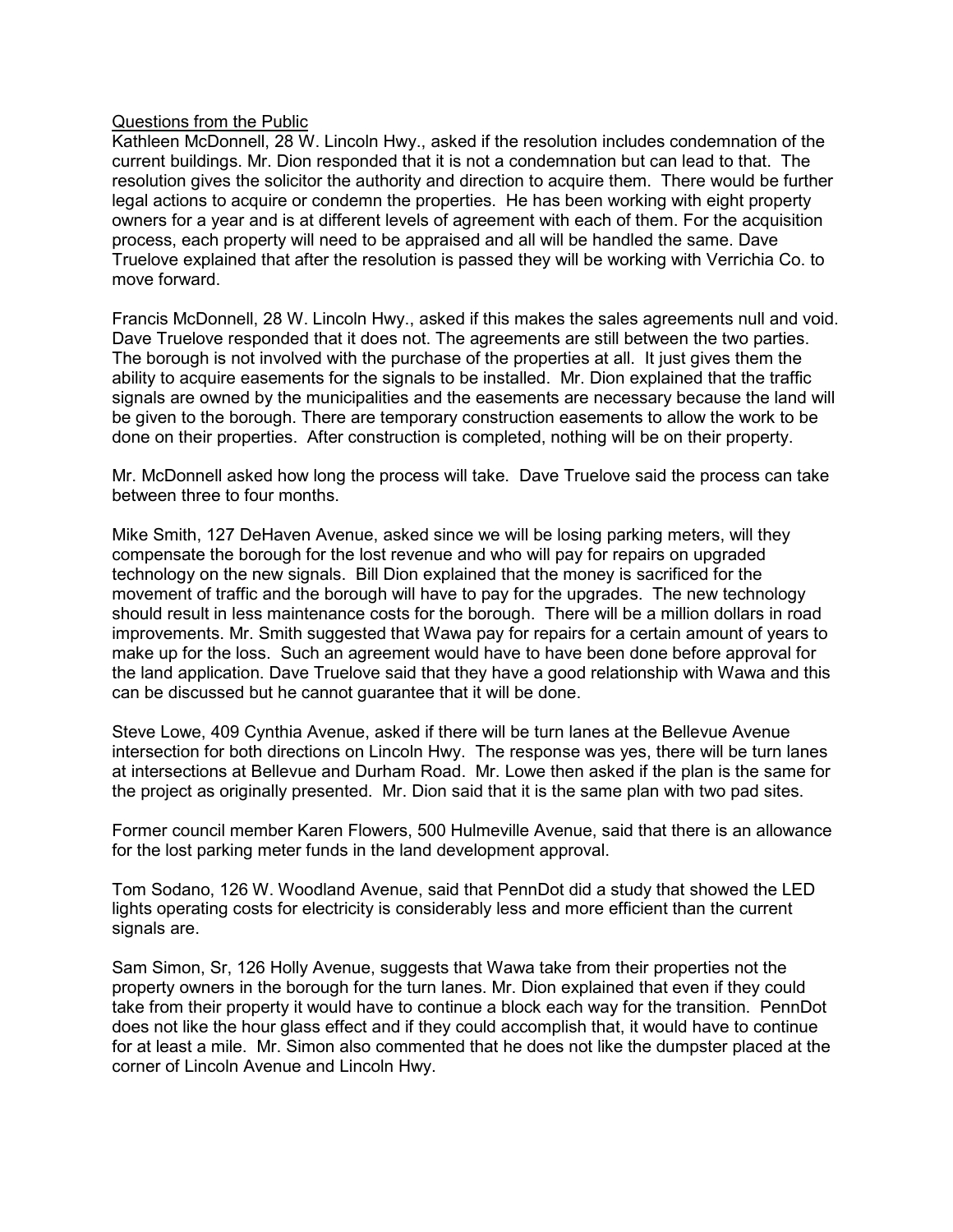Mrs. McDonnell, 28 W. Lincoln Hwy., asked if they will have to submit a new plan since the plans have changed. If the second building does not fit on the pad site as plans show, they will have to submit new plans, which is a completely separate process than the land acquisition. They can start the project once they receive the highway occupancy permit.

MOTION BY MARK MOFFA TO ADOPT RESOLUTION #2018-7 AUTHORIZING THE SOLICITOR TO UNDERTAKE ACTIONS TO ACQUIRE LAND AND OR EASEMENTS FOR THE PURPOSE OF BENEFITING THE TRAVELING PUBLIC WITHIN THE BOROUGH OF PENNDEL. SECONDED BY JOHN STRATZ. The roll call vote was Mark Moffa yes, Beverly Wolfe yes, Barbara Heffelfinger, yes, Laura Germain yes, John Stratz yes. All ayes, motion carried.

Barbara Heffelfinger asked Mr. Dion if changes can still be made to the architectural plans for the Wawa. He responded that the building permit applications have already been submitted and that would create challenges for them and be a set-back for Wawa.

Mark Moffa asked if they received approval from the zoning hearing board. Mr. Dion yes but when it was approved the second site was a pharmacy but that may change. If there are changes to that site there will need to be an amendment to that.

### Interview of Council applicant, Joe Dudash

After Joe Dudash was interviewed by Borough Council, the following motion was made:

MOTION BY BARBARA HEFFELFINGER TO APPOINT JOE DUDASH TO BOROUGH COUNCIL TO FILL THE VACANCY LEFT BY KALI SODANO. SECONDED BY JOHN STRATZ. All ayes, motion carried.

Joe Dudash was sworn in by Mayor Winkler.

### Announcements

Arlene Harms, Penndel Activities Committee, announced that Community Day and Community Yard Sales will be on June 2<sup>nd</sup>. Community Day is from 9:00 a.m. to 2:00 p.m. Yard Sales are from 8:00 a.m. to 2:00 p.m. Locations will be throughout the borough.

### Consent Items

MOTION BY LAURA GERMAIN TO APPROVE THE MINUTES OF THE APRIL 16, 2018 WORK SESSION. SECONDED BY MARK MOFFA. The vote was 4 ayes, 0 nos, 2 abstentions (John Stratz, Joe Dudash). Motion carried.

MOTION BY JOHN STRATZ TO PAY THE FOLLOWING BILLS FOR THE MONTH OF APRIL 2018:

| <b>General Fund</b>         | \$37,452.99 |
|-----------------------------|-------------|
| <b>Fire Tax Fund</b>        | \$11,471.30 |
| <b>Refuse Fund</b>          | \$15,012.85 |
| <b>Sewer Fund</b>           | \$68,165.85 |
| <b>Capital Reserve Fund</b> | \$2,645.86  |
| <b>Liquid Fuel Fund</b>     | \$4,502.47  |
| <b>Escrow Fund</b>          | \$731.25    |
|                             |             |

### **Payroll**

| General Fund | \$22,343.94 |
|--------------|-------------|
| Sewer Fund   | \$2,323.20  |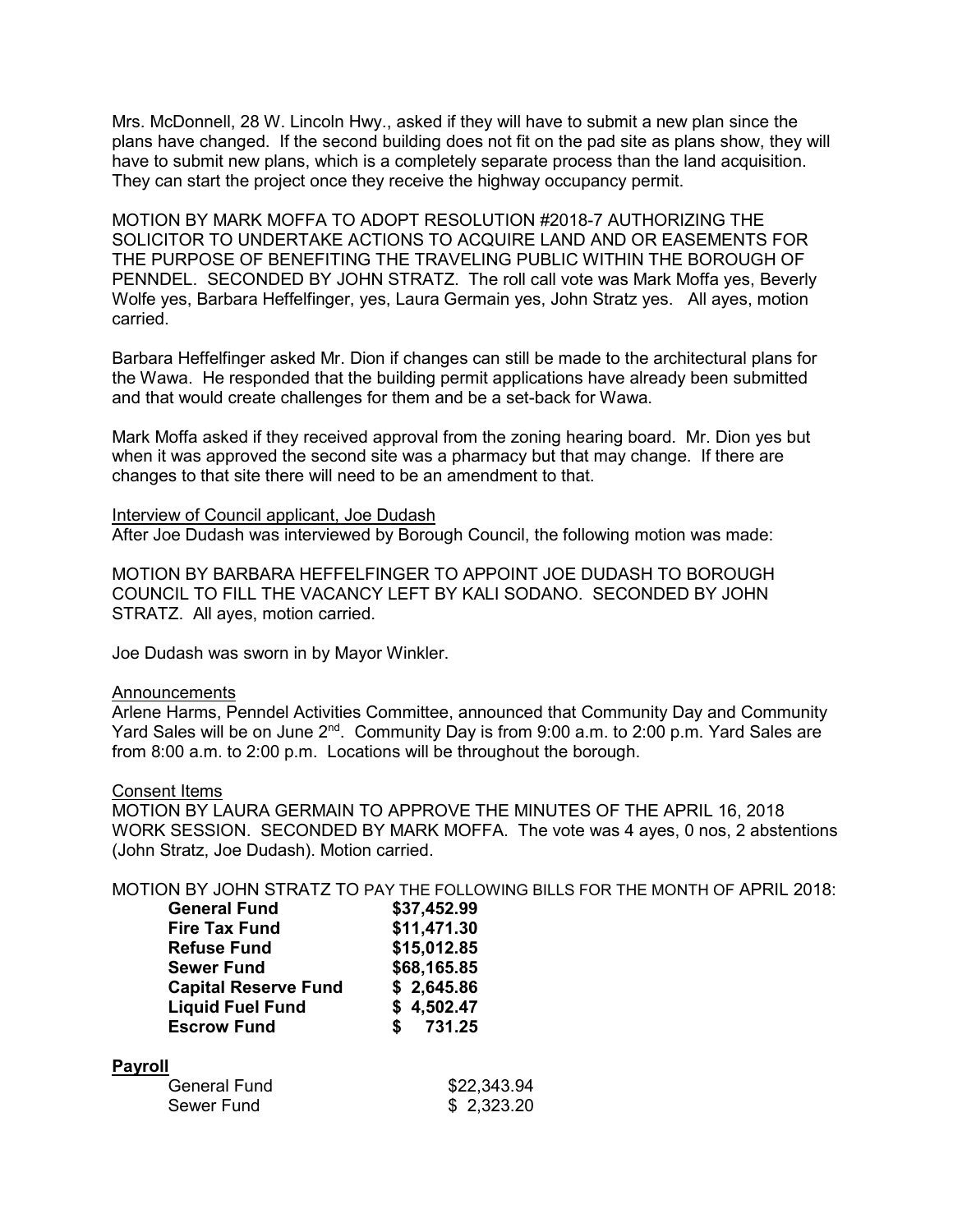| Refuse Fund |  | 499.84 |
|-------------|--|--------|
|-------------|--|--------|

## **Total \$25,166.98**

# **Pre-paid Checks**

Check #11907 dated April 3, 2018 made out to DCED in the amount of \$63.00 for 1<sup>st</sup> Quarter UCC Surcharge fees

Check #11937 dated April 4, 2018 made out to Langhorne Postmaster in the amount of \$264.73 for 2nd Quarter Sewer/Refuse billing postage

Check #11938 dated April 5, 2018 made out to Bucks County Water & Sewer Authority in the amount of \$39,454.90 for March 16, 2018 invoice (pulled from the bill list 4/2/18)

## **Escrow Bills:**

| McManus:                 | S.        |       |
|--------------------------|-----------|-------|
| <b>Value Engineering</b> |           | 24.75 |
| Mill Creek 2:            |           |       |
| <b>Hill Wallack</b>      | \$ 360.00 |       |
| Value Engineering        | \$346.50  |       |

SECONDED BY MARK MOFFA. All ayes, motion carried.

### President's Report

the contract of the contract of the contract of the contract of the contract of the contract of the contract of

Our new zoning/code enforcement inspection company, Barry Isett & Associates, Inc., will start Monday, May 14<sup>th</sup>.

Curbs and sidewalks on Cynthia Avenue are not done. Solicitor is still working on it.

Committees will be reassigned at the next work session. Laura Germain will be removed from the Revitalization Task Force and this will open a seat on the committee.

MOTION BY BEVERLY WOLFE TO REMOVE LAURA GERMAIN FROM THE REVITALIZATION TASK FORCE. MARK MOFFA WILL BE HER REPLACEMENT. SECONDED BY BARBARA HEFFELFINGER. All ayes, motion carried.

Mayor's Report- Mayor Winkler read his report, which is attached.

Code Enforcement Report- Mayor Winkler read the report, which is on file in the secretary's office.

Chief's Report – Chief Perry read the report, which is on file in the secretary's office.

Memorial Day and Fourth of July Holidays are coming up and summer is approaching. Fireworks can be purchased legally with conditions that he read from Section 2404 Fireworks Law Act 43 of 2017; permission is necessary to set them off in front or back yards in the borough due to the size of most properties. John Stratz asked if someone requests to set off fireworks at the recreation field, who addresses the question. Dave Truelove said an ordinance or resolution must be adopted to designate who responds to the request whether it's the fire marshal or police chief.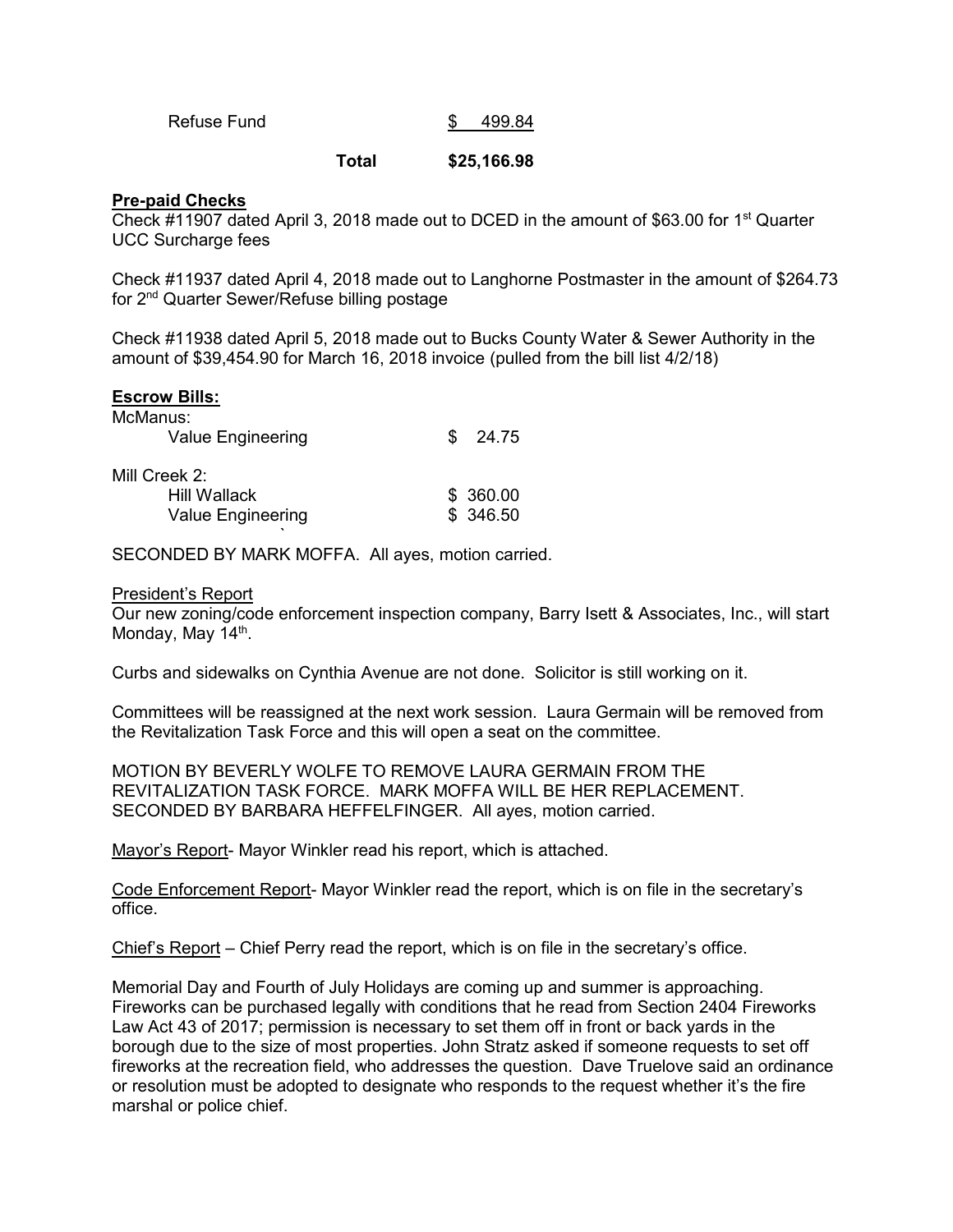Solicitor's Report Worked on some resolutions this month

Attended meeting with the developer of the Wawa project

Communication with the Police Chief on some operational matters

Dealt with code enforcement matters

Worked on updating the curb and sidewalk ordinance

General consultations and communications with Council members, the Mayor, Police Chief and administration

Engineer's Report – Carol Schuehler read her report, which is attached.

# Committee Reports

Barbara Heffelfinger responded to Mr. Donahue's concern about the dead trees at the recreation field. Stephanie Teoli at Middletown Township is going to have an arborist take care of the problem. Penndel can cut what is hanging over borough property, which will be addressed by the recreation board.

# *Community Relations (Laura Germain):*

The spring newsletter is done, but needs to be proofread then sent out within a couple of weeks. Borough events will be listed as well as on the Facebook page. Laura Germain is organizing summer activities for children in the borough. Polls asking for public input will be on the borough Facebook page.

# *Streets Committee (John Stratz):*

John Stratz has worked the last two weeks with the borough engineer evaluating curbs and sidewalks on Lincoln Hwy., which helps with engineering costs. Penndel residents have complained over the past years about the condition of Lincoln Hwy. The improvements to the business district will start the beginning of the revitalization project, raise property values and increase business. He suggests that the public mention to business owners that we hope they will help with the revitalization of the business district when patronizing borough businesses.

# Old Business

MOTION BY BARBARA HEFFELFINGER TO APPROVE LETTER TO BE SENT TO PROPERTY OWNERS ON EAST WOODLAND AVENUE REGARDING CONCRETE WORK TO BE DONE. SECONDED BY LAURA GERMAIN. All ayes, motion carried.

MOTION BY BARBARA HEFFELFINGER TO ADOPT RESOLUTION #2018-6 FOR THE COMMUNITY DEVELOPMENT BLOCK GRANT APPLICATION. SECONDED BY MARK MOFFA. All ayes, motion carried.

MOTION BY JOHN STRATZ TO APPROVE THE TAX COLLECTOR'S REQUEST FOR HOURS ON SATURDAY MORNINGS AT BOROUGH HALL TO COLLECT TAXES FROM 10:00 A.M. TO 12:00 NOON. SECONDED BY BARBARA HEFFELFINGER. All ayes, motion carried.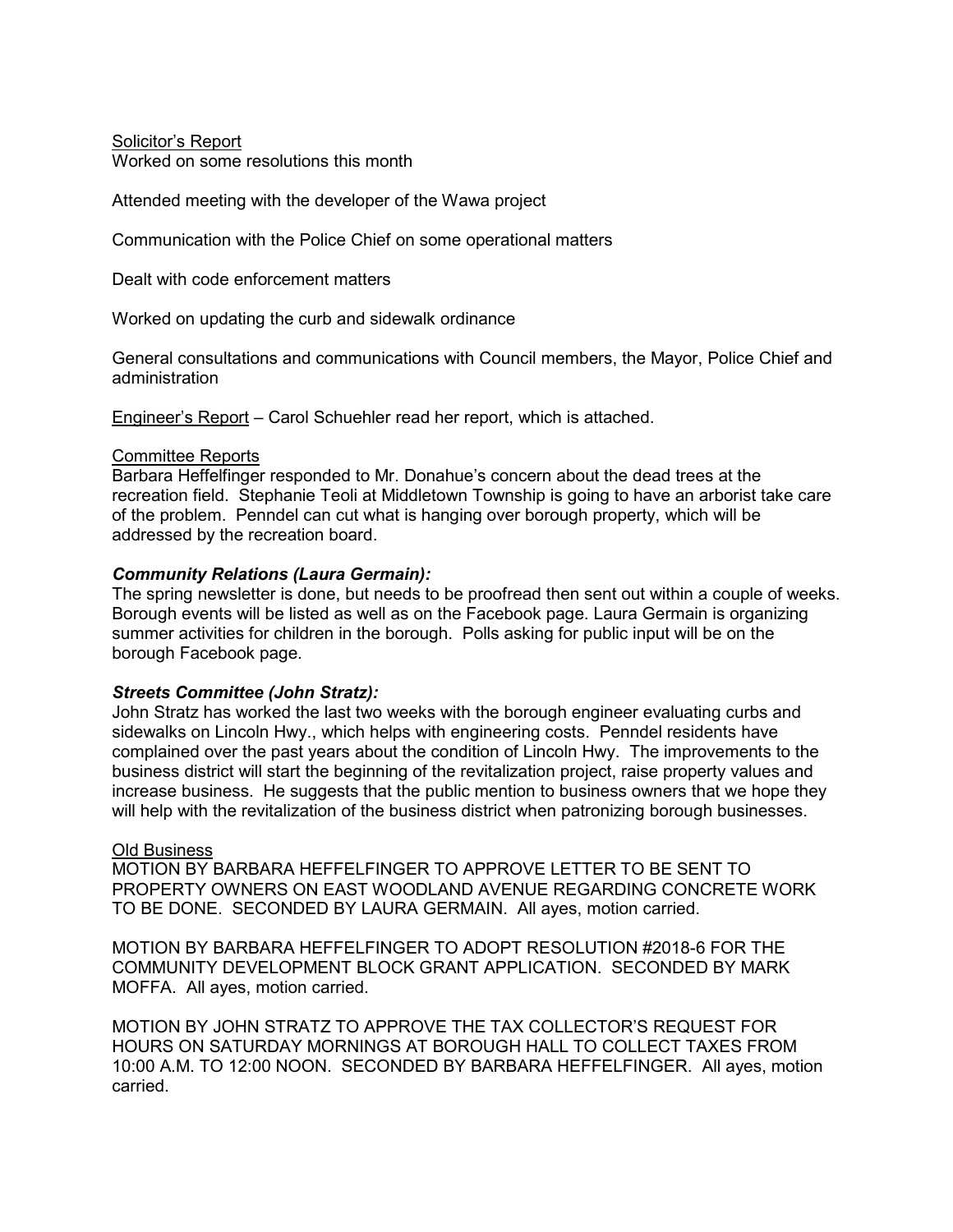Mark Moffa thanked Carol Schuehler, Borough Engineer for all of her hard work and efficiency addressing Council's concerns regarding the handicap ramps and getting the extension on the E. Woodland Avenue project. Carol attributed that to the cooperation between the borough and Middletown Township.

### New Business

MOTION BY JOHN STRATZ TO APPOINT NICHOLAS FOUFAS AS FIRE MARSHAL EFFECTIVE MAY 8, 2018 AND MAKE RECOMMENDATION TO GOVERNOR WOLFE THAT HE IS ALSO APPOINTED PENNDEL BOROUGH EMERGENCY MANAGEMENT COORDINATOR EFFECTIVE UPON APPROVAL BY THE GOVERNOR. SECONDED BY LAURA GERMAIN. All ayes, motion carried.

Nicholas Foufas was sworn in by Mayor Winkler.

MOTION BY BARBARA HEFFELFINGER TO HIRE GEORGE PALMER FOR MAINTENANCE WORK EFFECTIVE MAY 10, 2018. SECONDED BY JOHN STRATZ. The vote was 5 ayes-1 no (Joe Dudash). Motion carried.

MOTION BY BARBARA HEFFELFINGER TO APPROVE AND SIGN THE MAINTENANCE AND SERVICE AGREEMENT FROM J R MICHALSKI DATED 5/3/18 FOR ALL BOROUGH HEATER AND A/C UNITS AT A COST OF \$760.00. SECONDED BY LAURA GERMAIN. All ayes, carried.

MOTION BY BARBARA HEFFELFINGER TO WAIVE PERMIT FEE FOR THE PENNDEL FIRE CO. APPLICATION FOR REPLACEMENT OF FIRE ALARM PANEL. SECONDED BY MARK MOFFA. All ayes, motion carried.

MOTION BY JOHN STRATZ TO APPROVE LETTERS TO BE SENT TO PROPERTY/BUSINESS OWNERS ON ROUTE 1 REGARDING CONCRETE WORK TO BE DONE. SECONDED BY MARK MOFFA. All ayes, motion carried.

Leo Spadaccino, W. Lincoln Hwy., asked why they should do the work when PennDot is going to change that when Wawa comes in. Carol Schuehler responded that property owners affected by the Wawa project should send a letter to council requesting a waiver.

Steve Lowe, 409 Cynthia Avenue, said that two months is not enough time for businesses to complete the concrete work and PennDot uses a lot of salt and their plows destroy curbs.

Sam Simon, asked who owns the ground across from the bowling alley. Carol Schuehler responded that it belongs to Middletown Township and is not required by borough ordinance to maintain curbs and sidewalks.

Mayor Winkler received a cost estimate for repair of police vehicle #55-1 from K-M Auto for \$6,147.00. As recommended by Bob Pellegrino, when consulting for the borough, we looked into a lease purchase program for a new vehicle. The proposal received is for a completely outfitted police vehicle with a 5-year contract. Beverly Wolfe explained that Mr. Pellegrino suggested council budget \$5,500 a year for a 5-year lease plan in the capital improvements budget. In 2017 \$5,500 was budgeted. This year \$6,500 is budgeted. Total saved for the purchase is \$13,000 for the vehicle. It is a one year deferred five-year lease with five annual payments of \$8,691.00 per year totaling \$43,455.00. The basic warranty is for 36,000 miles or 36 months. Additional coverage: power train is covered for 100,000 miles or 60 months.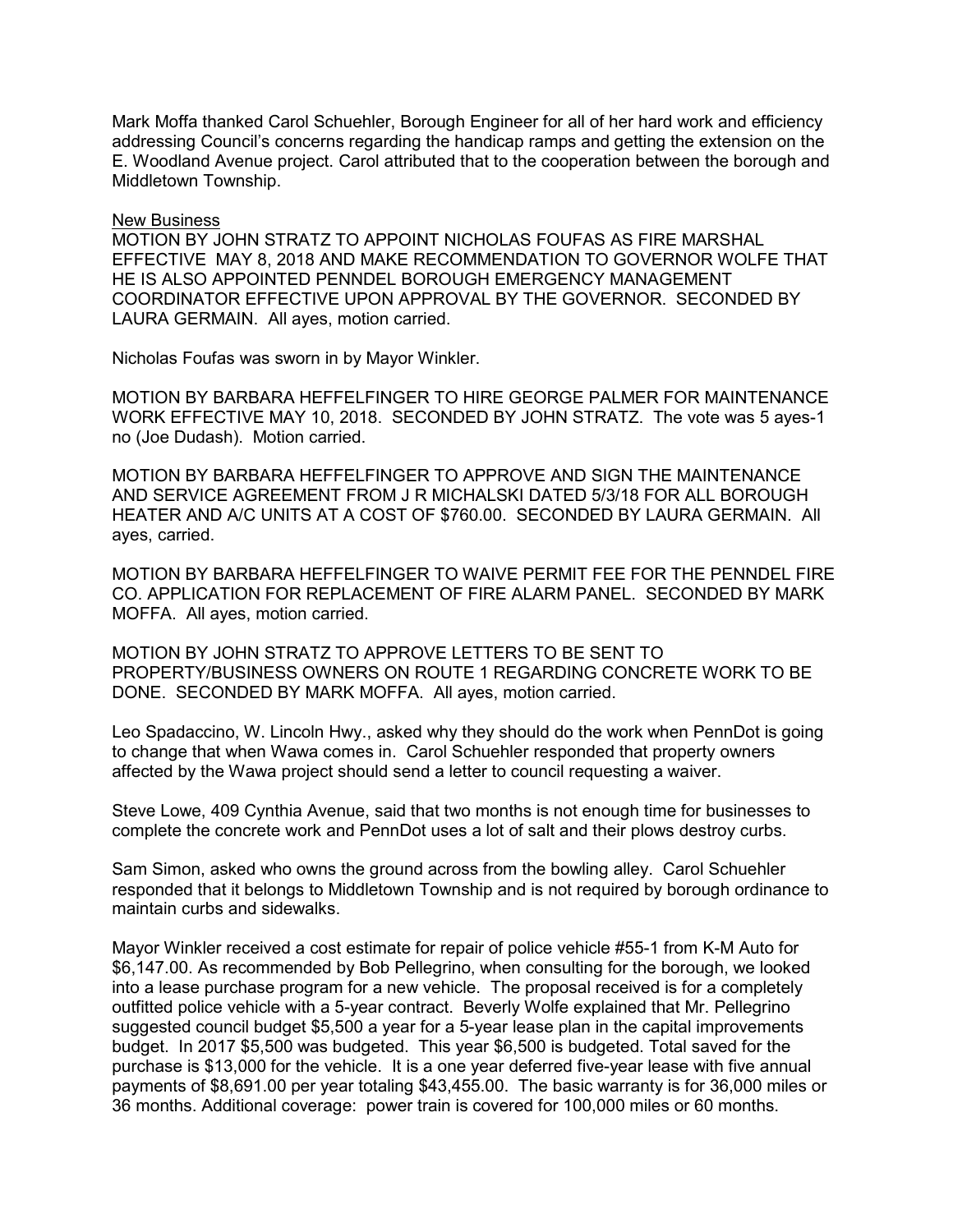Corrosion perforation is covered for unlimited miles or 60 months and roadside assistance is covered for 60,000 miles or 60 months. The Mayor received two other proposals. One was for \$43,000 and the other was \$41,000 for base vehicle price. The base price of this vehicle is \$38,304.00. The vehicle will need to be completely outfitted before we receive it.

Joe Dudash asked if oil changes are included in the coverage. Bev Wolfe and Sean Perry explained there isn't a mileage restriction as a conventional lease would have. It is actually a purchase with a 5-year payment plan. We will be responsible for the oil changes.

Steve Lowe asked if includes the light package. Chief Perry responded that it comes with everything except for a light bar, which has been donated by Warrington Township. It also includes the transfer of the in-car camera, computer and police radio from the old car.

MOTION BY BARBARA HEFFELFINGER TO APPROVE THE LEASE PROPOSAL FROM FRED BEANS DATED 5/2/18 FOR 2018 POLICE INTERCEPTOR UTILITY BASE AWD VEHICLE PER CO-STARS BID PROCESS FOR \$43,455. SECONDED BY MARK MOFFA. All ayes, motion carried.

MOTION BY BARBARA HEFFELFINGER TO ADOPT RESOLUTION #2018-8 RATIFYING AND MEMORIALIZING THE APPOINTMENT OF MARK MOFFA TO FILL THE VACANCY ON BOROUGH COUNCIL CREATED BY THE RESIGNITON OF LOUISE DICKEN. SECONDED BY LAURA GERMAIN. All ayes, motion carried.

MOTION BY BARBARA HEFFELFINGER TO ADOPT RESOLUTION #2018-9 APPOINTING JOE DUDASH TO FILL THE VACANCY CREATED BY THE RESIGNATION OF KALI SODANO. SECONDED BY MARK MOFFA. All ayes, motion carried.

MOTION BY JOHN STRATZ TO APPROVE PATCH MANAGEMENT TO FINISH THE REMAINDER OF POTHOLE REPAIR NOT TO EXCEED \$950.00 COMPLETING THE POTHOLE PROGRAM FOR THE YEAR. SECONDED BY BARBARA HEFFELFINGER. All ayes, motion carried.

# Persons to be heard

*Arlene Harms 408 Cynthia Avenue*, suggests budgeting for a new audio system for next year, Wildcats Cheerleader Grand Championship on borough sign, Carol Schuehler is doing a great job and has made it easier for residents' to understand what is going on in the borough.

*Tom Sodano, 126 Woodland Avenue*, McManus received a waiver for the retention basis and has run a sump pump onto 128 W. Woodland Avenue property.

# *Discussion:*

Carol Schuehler explained that a retention basin was not required for the construction of the two new houses on Woodland Avenue, which is Phase 1. Before he starts Phase 2 he will have to install multiple retention basins and underground storage. Carol spoke with the owners adjacent to the property approximately a month ago about sump pump discharge directed at their property. She notified Mr. McManus of the information received from the adjacent property owner and he had the pipe redirected to the back of the property to relieve the drainage from their property. Escrow funds will have to be posted before he begins the drainage work.